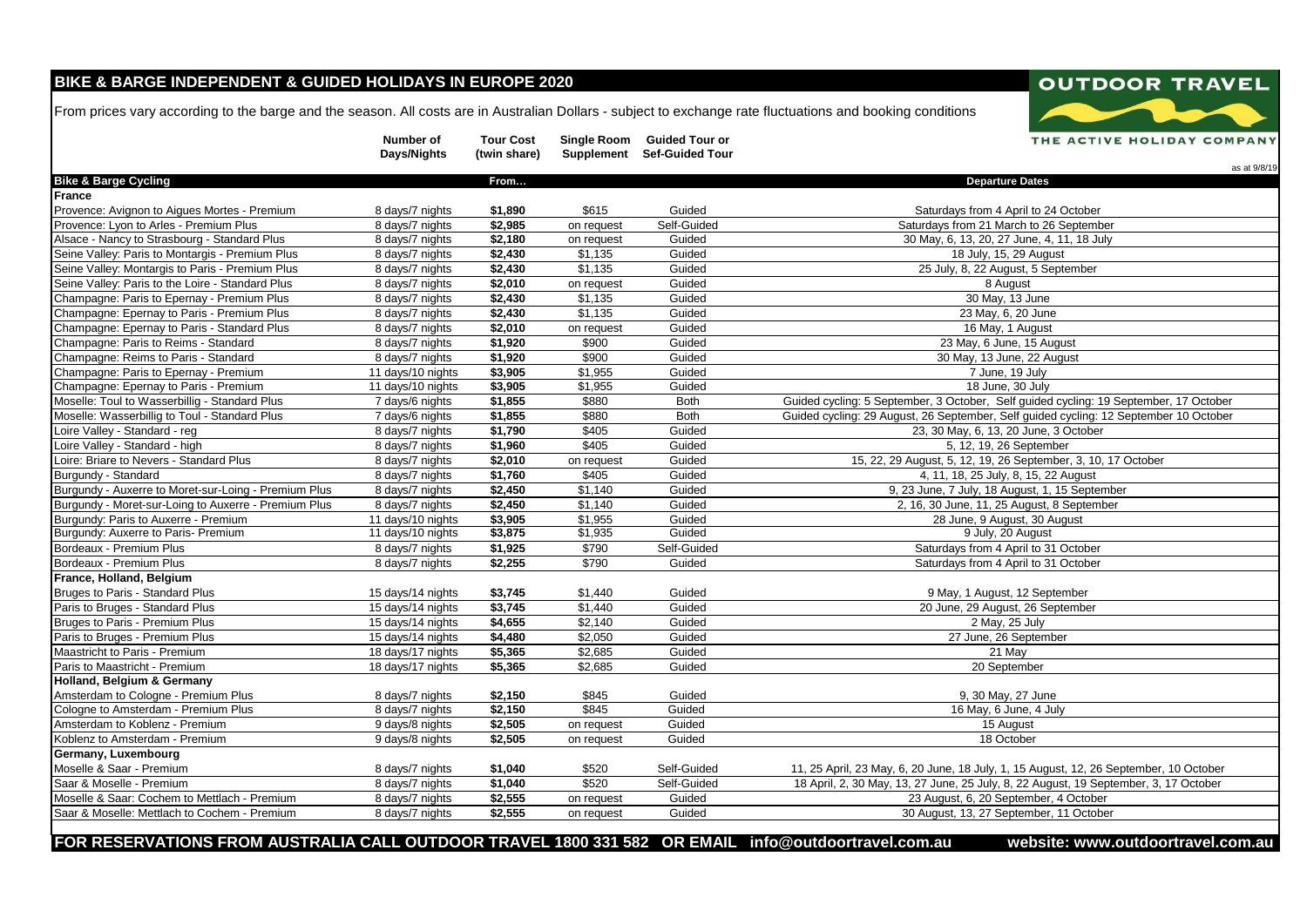### **BIKE & BARGE INDEPENDENT & GUIDED HOLIDAYS IN EUROPE 2020**

From prices vary according to the barge and the season. All costs are in Australian Dollars - subject to exchange rate fluctuations and booking conditions



**FOR RESERVATIONS FROM AUSTRALIA CALL OUTDOOR TRAVEL 1800 331 582 OR EMAIL info@outdoortravel.com.au website: <www.outdoortravel.com.au>**

## **OUTDOOR TRAVEL** THE ACTIVE HOLIDAY COMPANY